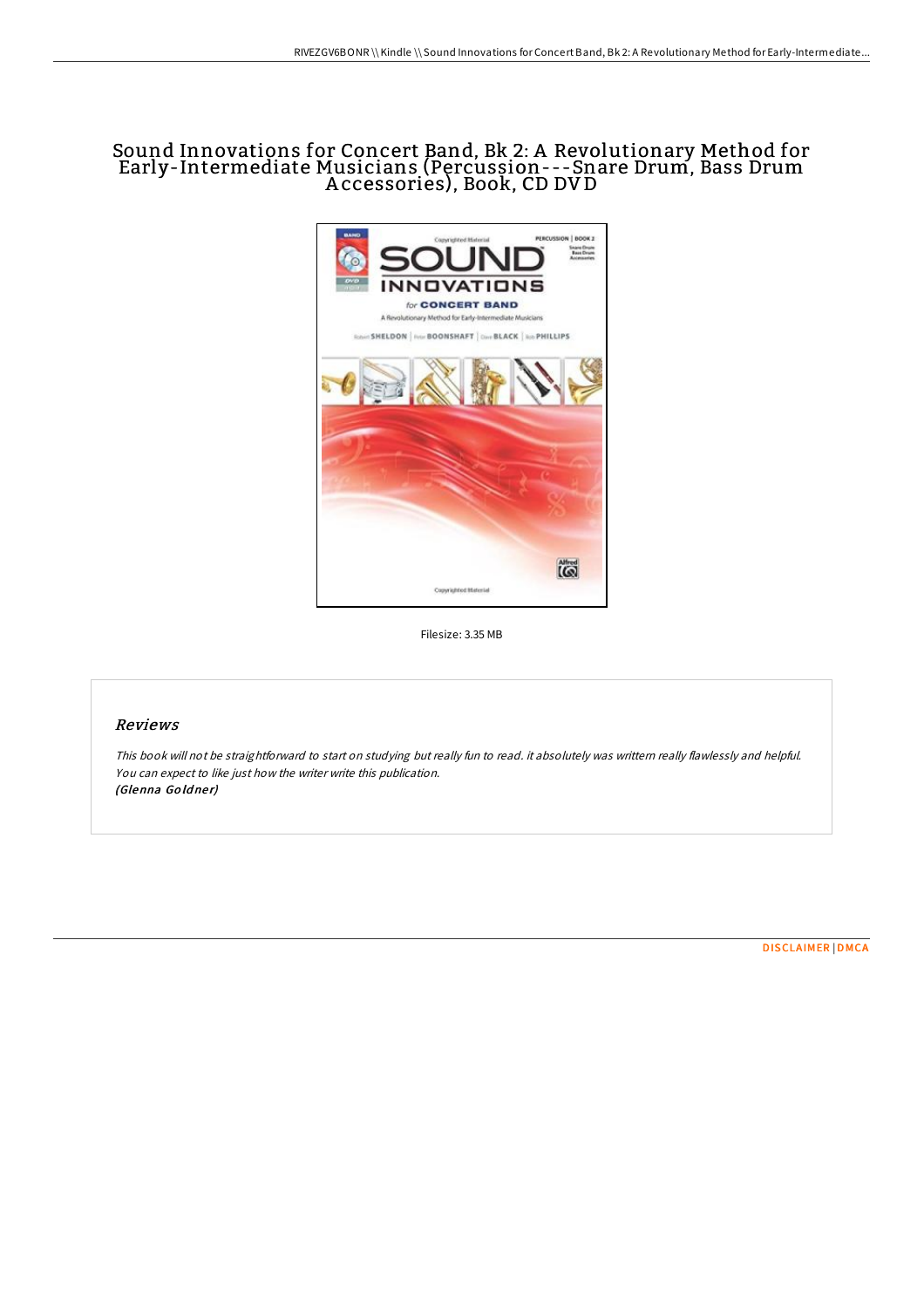## SOUND INNOVATIONS FOR CONCERT BAND, BK 2: A REVOLUTIONARY METHOD FOR EARLY-INTERMEDIATE MUSICIANS (PERCUSSION---SNARE DRUM, BASS DRUM ACCESSORIES), BOOK, CD DVD



Alfred Music, United States, 2011. Paperback. Book Condition: New. 295 x 224 mm. Language: English . Brand New Book. Sound Innovations for Concert Band, Book 2 continues your student s musical journey by teaching with segmented presentation of new concepts and introducing ensemble playing. Isolating concepts and teaching them individually helps facilitate understanding of the more advanced material. Following the unique Sound Innovations organization, the book contains four levels, each of which is divided into several sections that introduces concepts separately and provides plenty of practice and performance opportunities to reinforce each lesson. Visit for more information. Sound Innovations by Alfred Music is a dream-come-true method for beginning concert band and string orchestra. Its infusion of technology provides an open-ended architecture of the first order. This unique blend of time-tested strategies and technology offer a great foundation for a successful learning experience. ---John Kuzmich, Jr., This title is available in SmartMusic.

E Read Sound Innovations for Concert Band, Bk 2: A Revolutionary Method for [Early-Inte](http://almighty24.tech/sound-innovations-for-concert-band-bk-2-a-revolu-4.html)rmediate Musicians (Percussion---Snare Drum, Bass Drum Accessories), Book, CD DVD Online Download PDF Sound Innovations for Concert Band, Bk 2: A Revolutionary Method for [Early-Inte](http://almighty24.tech/sound-innovations-for-concert-band-bk-2-a-revolu-4.html)rmediate Musicians (Percussion---Snare Drum, Bass Drum Accessories), Book, CD DVD